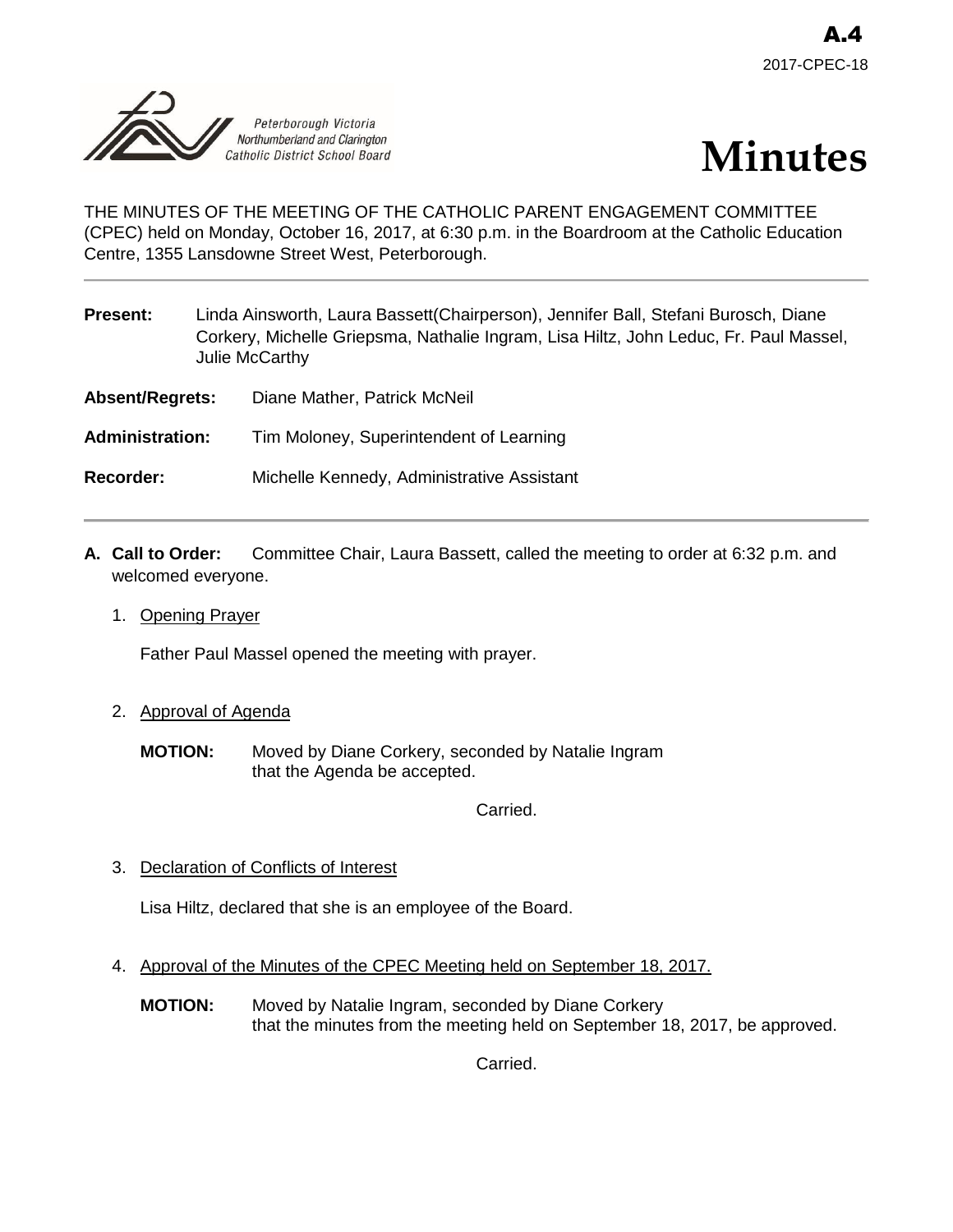#### 5. Business Arising from the Minutes

Michelle Griepsma informed the Committee that a letter was sent to OAPCE to invite them to attend a Board of Trustees meeting. No response from OAPCE has been received at this time.

Tim Moloney introduced himself and explained his presence on behalf of Michael Nasello. Tim reported that Rob Majdell, Principal at St. Mary Secondary, had been contacted to request that the Appreciation Evening in May be hosted at St. Mary. Rob has agreed and he will work with Geoff Taylor, teacher of the foods program to see if the meal could be prepared by the students in the foods program.

## **B. Recommended Actions/Presentations:**

#### 1. Be Well Strategy Update and Invitation to the Well-Being Advisory Group (WAG)

Stefani Burosch, Board Mental Health Lead gave a presentation on the 'Be Well' Strategy. She stated that last year, there were consultations throughout the board on the Be Well Strategy. This has resulted in a new 30 page strategy document which is posted on the Board website.

Stefani reviewed the Mental Health and Well-being board web page and the themes Mind, Body, Spirit and how we imbed our Catholic faith lens when we speak of well-being. Areas of focus for the next three years were highlighted which are built around the provincial framework. The Be Well strategy will have an action plan for each year.

Stefani showed the posters and visual materials that have been developed with the Communications Department which can be found on the site and explained that there is a set of 4 videos. One video is an overview and one on each of the three pillars: Mind, Body, and Spirit.

Stefani then answered questions from the Committee.

## 2. General Assembly Planning – Jennifer Kolari Presentation – November 8, 2017

Michelle Kennedy distributed a draft agenda for the event which included the committee member duties which were decided last meeting. It was noted that Michelle Griepsma is unable to attend. Linda Ainsworth will bring greetings on behalf of the Board of Trustees.

Lisa Hiltz and Jennifer Ball volunteered to be at the 'welcome table' to greet attendees.

There was discussion about the distribution of the Jennifer Kolari books at the end of the evening. It was decided that there would be one book given per family. Natalie Ingram will mention the books in the recognition of guest speaker. It was suggested that if there are extra copies of the book, they be distributed to the schools for use in the parent resource lending libraries.

#### 3. PRO Grant Updates – Confirmation of Grants

Tim Moloney spoke about the Parents Reaching Out (PRO) Grants that have been awarded to individual schools. 19 schools were each awarded \$1,000. In addition, the Regional application submitted by Julie McCarthy for the speaker series was awarded \$7,500. The application for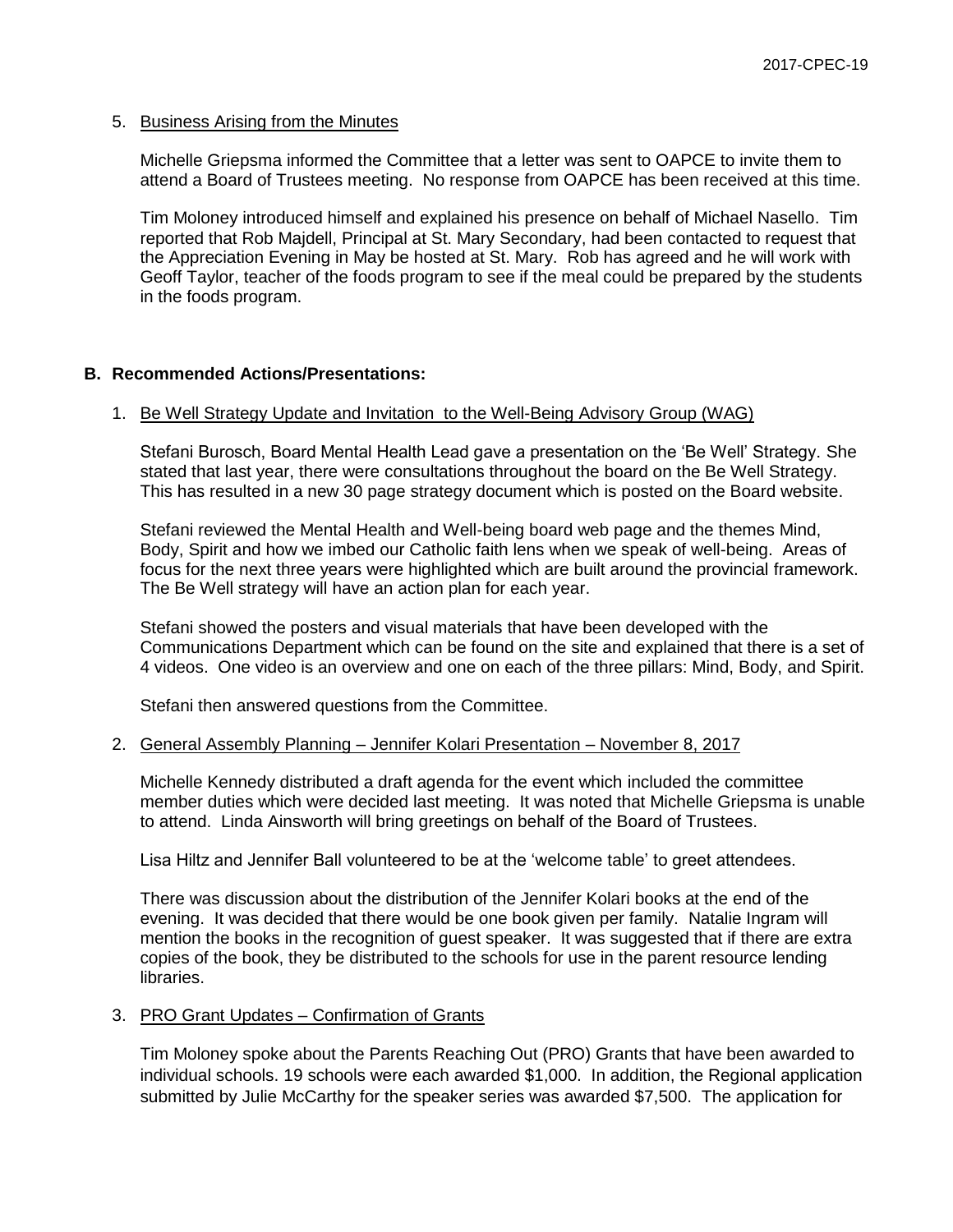the Jennifer Kolari evening was not awarded. There was agreement that the grant would be reworked. There was discussion about hosting a mini-symposium. Some planning regarding setting a date and location will have to take place. Committee members expressed a willingness to assist with planning the event.

#### 4. Financial Update

Michelle Kennedy reported that the amount of funds budgeted for Provincial OAPCE fees was \$2,600 and \$4,900 was budgeted for parent attendance at the OAPCE Conference. Since the conference was not attended, these funds could be redirected.

Michelle Griepsma made the Committee aware of an upcoming event in April, 2018. There will be a Mental Health and Wellbeing Symposium in Toronto. This is being held by the Coalition for Children and Youth Mental Health which is comprised of 26 agencies. It is an event that could be of interest to parents who would have the opportunity to hear about mental health issues through a Catholic lens.

## 5. Catholic School Council Visit Planning

The committee reviewed and edited the document to be used as a slide and discussion prompt for the Catholic School Council Visits that are being planned.

Michelle Kennedy will obtain the meeting dates for each school's Catholic School Council meetings and post the dates in a google doc. Committee members representing the FOS can sign up for meeting dates. Members will have to contact principals to arrange time on the CSC agenda for the desired date of visit.

## **C. Information Items:**

## 1. Rosary Program – Update from Father Paul Massel

Father Paul Massel gave an update on the Rosary Program and reviewed the booklet with the committee and explained the components of the program from kindergarten through to secondary school. The volunteers of the Rosary program are also given a copy of 'The Rosary with Pope Francis' as a reference. It was noted that prayer is led by the volunteers but teachers are present in the classroom and are able to take the opportunity to pray with the students as part of the class. The program is in Peterborough and Kawartha Lakes, however they will work towards getting the program to the Clarington and Northumberland schools.

#### 2. Committee Member Updates

Committee members were invited to share information. The following individuals gave verbal reports:

Diane Corkery– On Friday, November 10, 2017, St. Mary is having Paul Davis, a social media speaker, present to the school to the students during the day and in the evening, he will speak with the parents. All parents are welcome.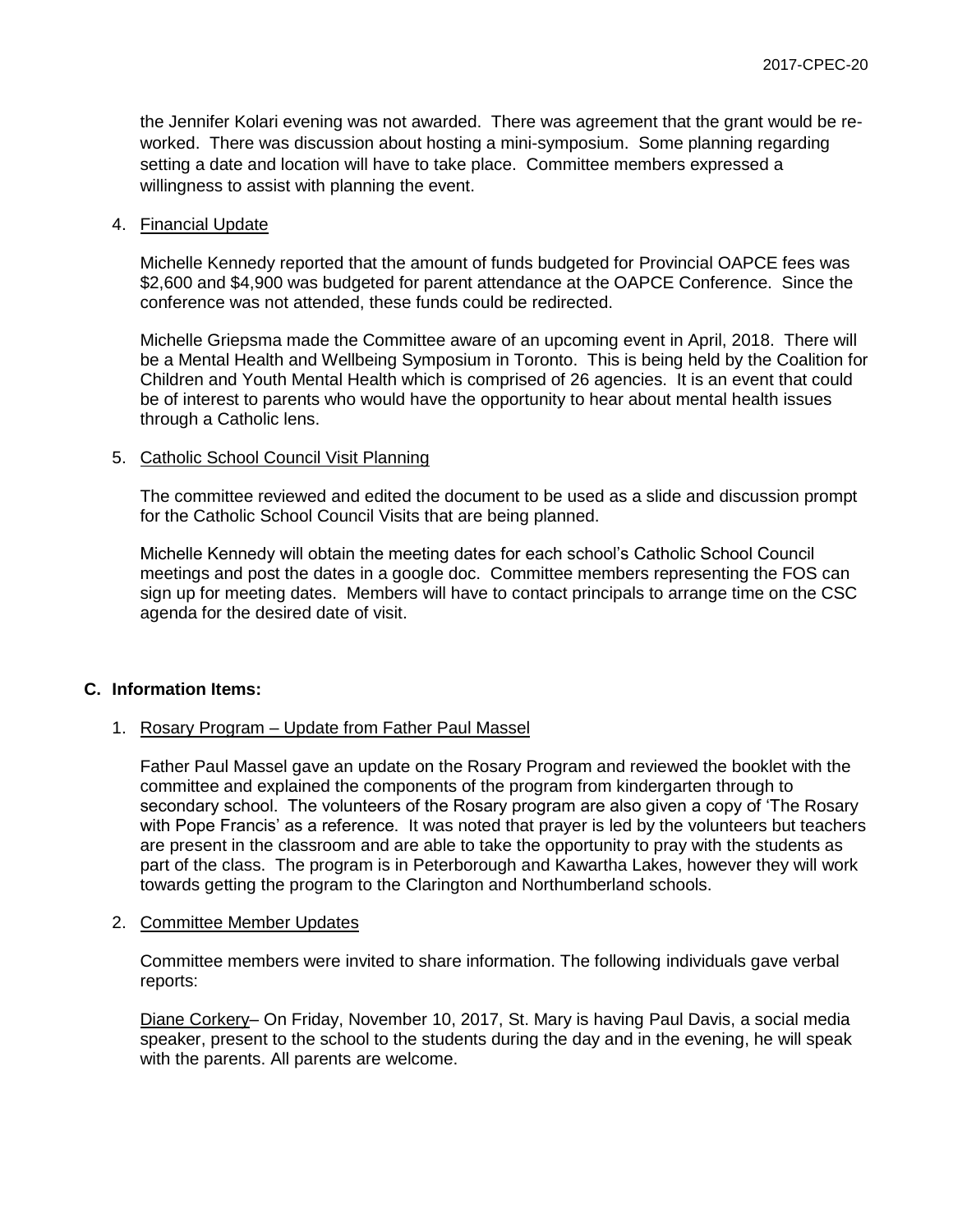Natalie Ingram – St. Francis had their welcome back barbecue where the Catholic School Council subsidized the food costs. This meant that families could come and participate and have supper for nominal cost. On the Feast Day of St. Francis, the school celebrated by having each student plant a tulip bulb in the school garden. Council is helping to fund the school's production of the Lion King musical. Fundraising activities are taking place; they will be having a Much Music Dance Party and Greeting Card Sales. The parish has incorporated monthly family Masses. Each month a grade is represented. Swim and gym nights and skating at the arena have been organized. A 'STEAM' (Science, Technology, Engineering and Math) night is being organized as well.

John Leduc – reported that their Council has been planning fundraising and working to decide what to spend the funds on. They will be having an art therapy painting session where participants paint their emotions.

Lisa Hiltz – reported that there were elections at Holy Cross this year. They have already had their annual used clothing sale. They will also be getting a lottery license to raffle picnic tables built by the students to fund the Special Olympics team. There will be a school production of Grease this year. The council has had parent barbecue as well. Some funds were used to purchase temporary shelters that have the school logo on them. They are looking forward to having a fundraising dance-a-thon and will do a Fresh from the Farm fundraiser.

At St. Patrick, funds have paid for stenciling in the foyer that say 'Welcome to St. Patrick'.

Monsignor O'Donoghue held elections and the CSC are fundraising for the Learning Commons area. They will be hosting a Literacy Night and a Science night as well and a fundraising dancea-thon and Fresh from the Farm.

Jennifer Ball – reported that the first council meeting and pizza celebration at St. Joseph was well attended. Their major fundraiser will also be a dance-a-thon. This is the first time that they have done this and their council is looking for tips from others who have had success with this. Their fundraising focus is to purchase more technologies and robotics. There school has had their Gr. 4 Bible presentation and a Francophone flag raising celebration. They are looking forward to new outdoor equipment, however this will take more time as it has gone out to retender.

## **D. Next Committee Meeting/Special Events:**

1. Next Meeting:

November 8, 2017 – General Assembly at the Catholic Education Centre, Peterborough. Please gather at 6:00 p.m.

February 5, 2018 at 6:30 p.m. at the Catholic Education Centre, Peterborough.

#### 2. Future Agenda Items

Please contact Michelle Kennedy if you have any future agenda items for discussion.